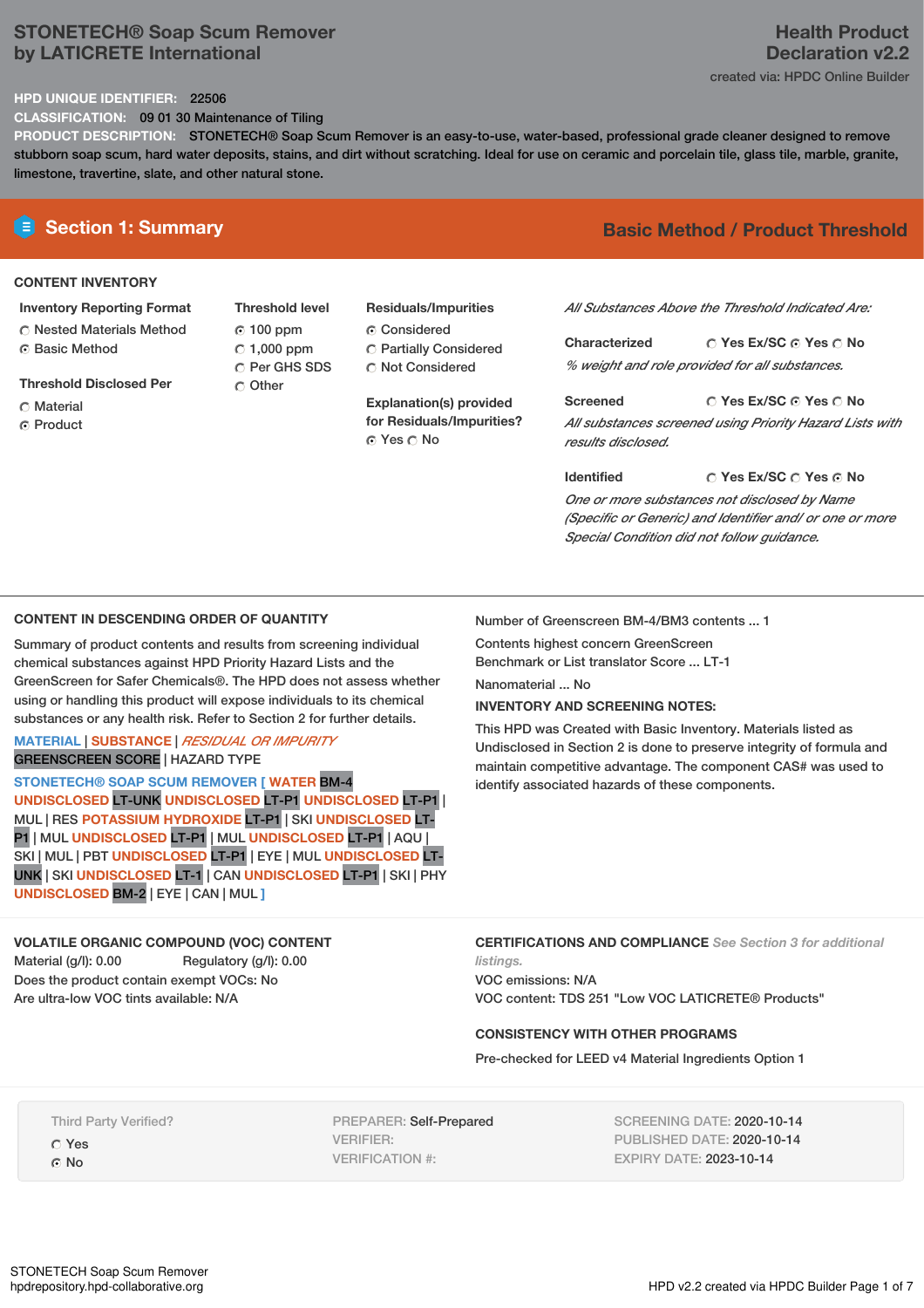This section lists contents in a product based on specific threshold(s) and reports detailed health information including hazards. This HPD uses the *inventory method indicated above, which is one of three possible methods:*

- *Basic Inventory method with Product-level threshold.*
- *Nested Material Inventory method with Product-level threshold*
- *Nested Material Inventory method with individual Material-level thresholds*

Definitions and requirements for the three inventory methods and requirements for each data field can be found in the HPD Open Standard version *2.2, available on the HPDC website at: [www.hpd-collaborative.org/hpd-2-2-standard](https://www.hpd-collaborative.org/hpd-2-2-standard)*

| <b>STONETECH® SOAP SCUM REMOVER</b> |                                                                                                                                                                                                                                                                    |                 |                                          |                                                |
|-------------------------------------|--------------------------------------------------------------------------------------------------------------------------------------------------------------------------------------------------------------------------------------------------------------------|-----------------|------------------------------------------|------------------------------------------------|
| PRODUCT THRESHOLD: 100 ppm          |                                                                                                                                                                                                                                                                    |                 | RESIDUALS AND IMPURITIES CONSIDERED: Yes |                                                |
| potentially greater than 100 ppm.   | RESIDUALS AND IMPURITIES NOTES: Residuals and impurities are measured by quantitative methods and are only displayed when they are                                                                                                                                 |                 |                                          |                                                |
|                                     | OTHER PRODUCT NOTES: See SDS at www.laticrete.com for occupational exposure information.                                                                                                                                                                           |                 |                                          |                                                |
| <b>WATER</b>                        |                                                                                                                                                                                                                                                                    |                 |                                          | ID: 7732-18-5                                  |
|                                     | HAZARD SCREENING METHOD: Pharos Chemical and Materials Library HAZARD SCREENING DATE: 2020-10-14                                                                                                                                                                   |                 |                                          |                                                |
| $\%$ : 92,0000 - 98,0000            | <b>GS: BM-4</b>                                                                                                                                                                                                                                                    | RC: None        | NANO: No                                 | <b>SUBSTANCE ROLE: Diluent</b>                 |
| <b>HAZARD TYPE</b>                  | <b>AGENCY AND LIST TITLES</b>                                                                                                                                                                                                                                      | <b>WARNINGS</b> |                                          |                                                |
| None found                          |                                                                                                                                                                                                                                                                    |                 |                                          | No warnings found on HPD Priority Hazard Lists |
|                                     | SUBSTANCE NOTES: The amount of this component may vary based on the plant of manufacture.                                                                                                                                                                          |                 |                                          |                                                |
|                                     |                                                                                                                                                                                                                                                                    |                 |                                          |                                                |
| <b>UNDISCLOSED</b>                  |                                                                                                                                                                                                                                                                    |                 |                                          |                                                |
|                                     | HAZARD SCREENING METHOD: Pharos Chemical and Materials Library HAZARD SCREENING DATE: 2020-10-14                                                                                                                                                                   |                 |                                          |                                                |
| %: $1,0000 - 3,0000$                | GS: LT-UNK                                                                                                                                                                                                                                                         | RC: None        | NANO: No                                 | <b>SUBSTANCE ROLE: Detergent</b>               |
| <b>HAZARD TYPE</b>                  | <b>AGENCY AND LIST TITLES</b>                                                                                                                                                                                                                                      | <b>WARNINGS</b> |                                          |                                                |
| None found                          |                                                                                                                                                                                                                                                                    |                 |                                          | No warnings found on HPD Priority Hazard Lists |
|                                     | SUBSTANCE NOTES: The amount of this component may vary based on the plant of manufacture. This product is shown as undisclosed to                                                                                                                                  |                 |                                          |                                                |
|                                     | preserve integrity of formula and maintain competitive advantage. The component CAS# was used to identify associated hazards.                                                                                                                                      |                 |                                          |                                                |
|                                     |                                                                                                                                                                                                                                                                    |                 |                                          |                                                |
| <b>UNDISCLOSED</b>                  |                                                                                                                                                                                                                                                                    |                 |                                          |                                                |
|                                     | HAZARD SCREENING METHOD: Pharos Chemical and Materials Library                                                                                                                                                                                                     |                 | HAZARD SCREENING DATE: 2020-10-14        |                                                |
| %: $0.5000 - 0.7000$                | <b>GS: LT-P1</b>                                                                                                                                                                                                                                                   | RC: None        | NANO: No                                 | <b>SUBSTANCE ROLE: Buffer</b>                  |
| <b>HAZARD TYPE</b>                  | <b>AGENCY AND LIST TITLES</b>                                                                                                                                                                                                                                      | <b>WARNINGS</b> |                                          |                                                |
| None found                          |                                                                                                                                                                                                                                                                    |                 |                                          | No warnings found on HPD Priority Hazard Lists |
|                                     | SUBSTANCE NOTES: The amount of this component may vary based on the plant of manufacture. This product is shown as undisclosed to<br>preserve integrity of formula and maintain competitive advantage. The component CAS# was used to identify associated hazards. |                 |                                          |                                                |
| <b>UNDISCLOSED</b>                  |                                                                                                                                                                                                                                                                    |                 |                                          |                                                |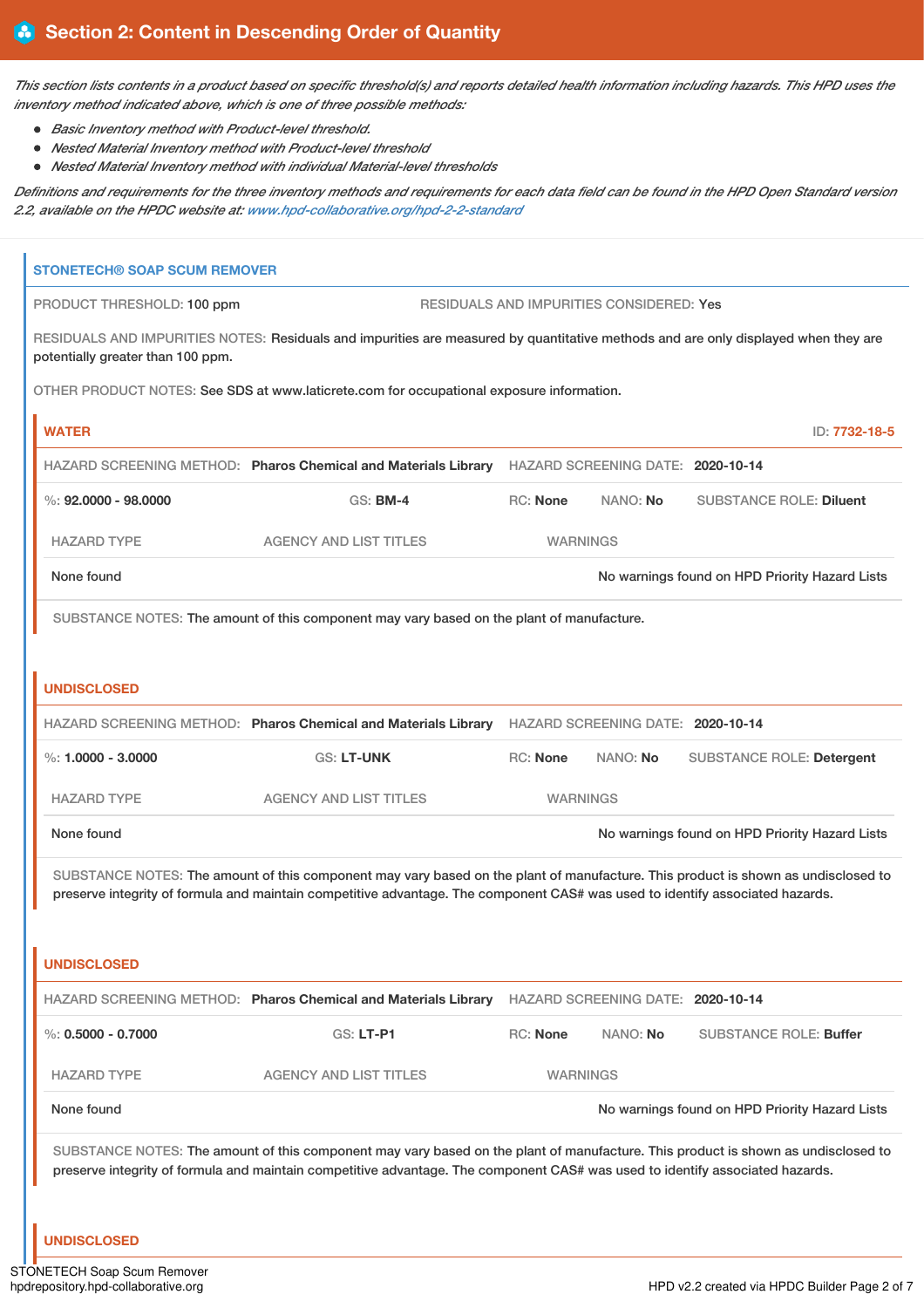|                      | HAZARD SCREENING METHOD: Pharos Chemical and Materials Library | HAZARD SCREENING DATE: 2020-10-14 |                            |          |                                     |
|----------------------|----------------------------------------------------------------|-----------------------------------|----------------------------|----------|-------------------------------------|
| %: $0.5000 - 1.2000$ | $GS: LT-PI$                                                    | <b>RC:</b> None                   |                            | NANO: No | <b>SUBSTANCE ROLE: Detergent</b>    |
| <b>HAZARD TYPE</b>   | AGENCY AND LIST TITLES                                         |                                   | <b>WARNINGS</b>            |          |                                     |
| <b>MULTIPLE</b>      | German FEA - Substances Hazardous to<br>Waters                 |                                   | Class 2 - Hazard to Waters |          |                                     |
| <b>RESPIRATORY</b>   | AOEC - Asthmagens                                              |                                   |                            |          | Asthmagen (Rs) - sensitizer-induced |

SUBSTANCE NOTES: The amount of this component may vary based on the plant of manufacture. This product is shown as undisclosed to preserve integrity of formula and maintain competitive advantage. The component CAS# was used to identify associated hazards.

| <b>POTASSIUM HYDROXIDE</b> |                                                                |                 |                                   | ID: 1310-58-3                                  |
|----------------------------|----------------------------------------------------------------|-----------------|-----------------------------------|------------------------------------------------|
|                            | HAZARD SCREENING METHOD: Pharos Chemical and Materials Library |                 | HAZARD SCREENING DATE: 2020-10-14 |                                                |
| %: 0.1000 - 0.2000         | $GS: LT-P1$                                                    | <b>RC:</b> None | NANO: <b>No</b>                   | <b>SUBSTANCE ROLE: Buffer</b>                  |
| <b>HAZARD TYPE</b>         | AGENCY AND LIST TITLES                                         | <b>WARNINGS</b> |                                   |                                                |
| <b>SKIN IRRITATION</b>     | EU - GHS (H-Statements)                                        |                 |                                   | H314 - Causes severe skin burns and eye damage |

SUBSTANCE NOTES: The amount of this component may vary based on the plant of manufacture.

## **UNDISCLOSED**

|                    | HAZARD SCREENING METHOD: Pharos Chemical and Materials Library | HAZARD SCREENING DATE: 2020-10-14 |                 |                            |  |
|--------------------|----------------------------------------------------------------|-----------------------------------|-----------------|----------------------------|--|
| %: 0.1000 - 0.2000 | GS: LT-P1                                                      | <b>RC:</b> None                   | NANO: No        | SUBSTANCE ROLE: Odor agent |  |
| <b>HAZARD TYPE</b> | AGENCY AND LIST TITLES                                         |                                   | <b>WARNINGS</b> |                            |  |
| <b>MULTIPLE</b>    | German FEA - Substances Hazardous to<br>Waters                 | Class 2 - Hazard to Waters        |                 |                            |  |

SUBSTANCE NOTES: The amount of this component may vary based on the plant of manufacture. This product is shown as undisclosed to preserve integrity of formula and maintain competitive advantage. The component CAS# was used to identify associated hazards.

### **UNDISCLOSED**

|                    | HAZARD SCREENING METHOD: Pharos Chemical and Materials Library | HAZARD SCREENING DATE: 2020-10-14  |                 |                                   |  |
|--------------------|----------------------------------------------------------------|------------------------------------|-----------------|-----------------------------------|--|
| %: 0.1000 - 0.2000 | $GS: LT-PI$                                                    | NANO: <b>No</b><br><b>RC:</b> None |                 | <b>SUBSTANCE ROLE: Surfactant</b> |  |
| <b>HAZARD TYPE</b> | AGENCY AND LIST TITLES                                         |                                    | <b>WARNINGS</b> |                                   |  |
| <b>MULTIPLE</b>    | German FEA - Substances Hazardous to<br>Waters                 | Class 2 - Hazard to Waters         |                 |                                   |  |

SUBSTANCE NOTES: The amount of this component may vary based on the plant of manufacture. This product is shown as undisclosed to preserve integrity of formula and maintain competitive advantage. The component CAS# was used to identify associated hazards.

#### **UNDISCLOSED**

HAZARD SCREENING METHOD: **Pharos Chemical and Materials Library** HAZARD SCREENING DATE: **2020-10-14**

%: **0.0500 - 0.1000** GS: **LT-P1** RC: **None** NANO: **No** SUBSTANCE ROLE: **Degreaser**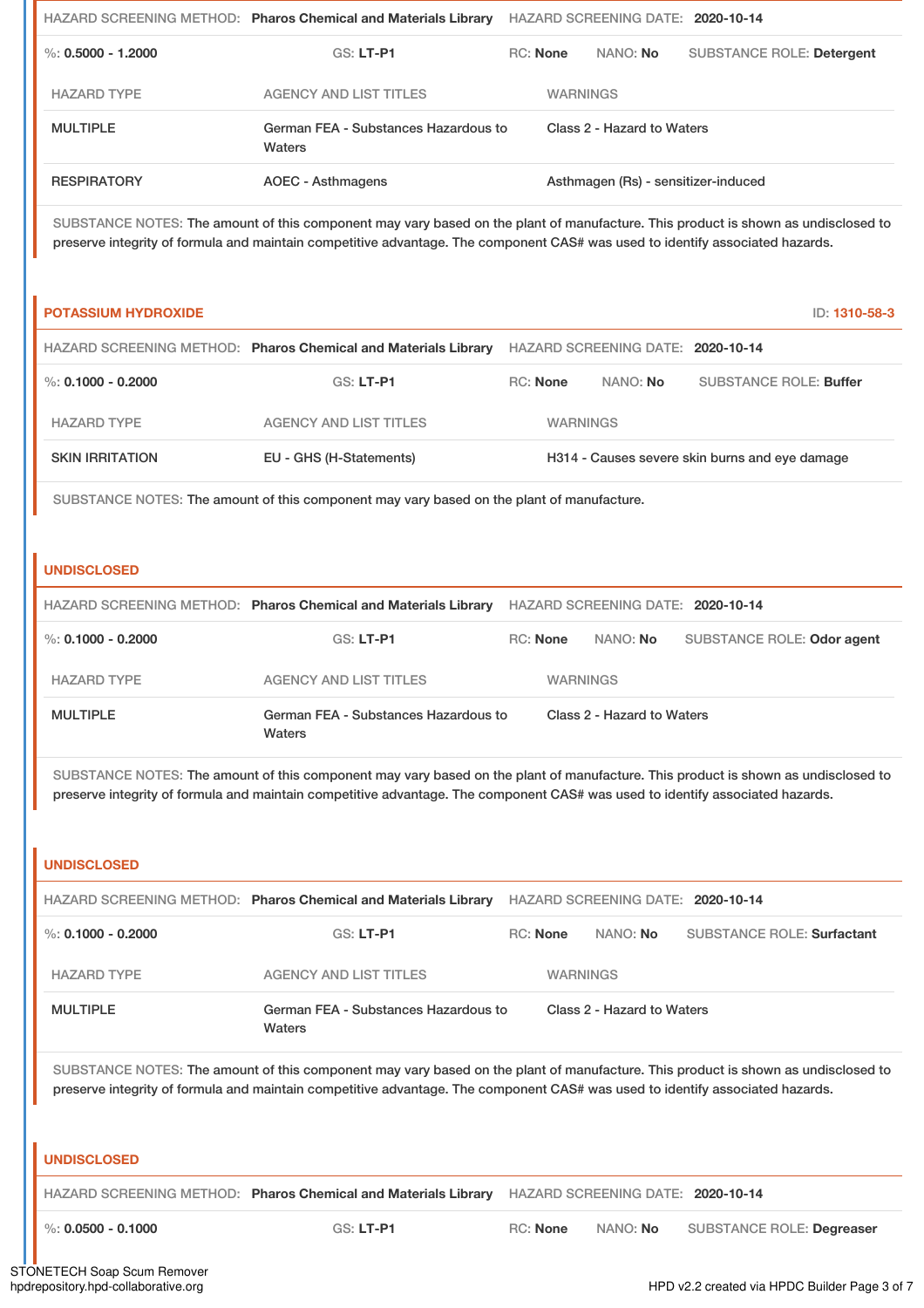| <b>HAZARD TYPE</b>     | AGENCY AND LIST TITLES                              | <b>WARNINGS</b>                                             |
|------------------------|-----------------------------------------------------|-------------------------------------------------------------|
| <b>ACUTE AQUATIC</b>   | EU - GHS (H-Statements)                             | H400 - Very toxic to aquatic life                           |
| <b>CHRON AQUATIC</b>   | EU - GHS (H-Statements)                             | H410 - Very toxic to aquatic life with long lasting effects |
| <b>SKIN IRRITATION</b> | EU - GHS (H-Statements)                             | H315 - Causes skin irritation                               |
| <b>SKIN SENSITIZE</b>  | EU - GHS (H-Statements)                             | H317 - May cause an allergic skin reaction                  |
| <b>MULTIPLE</b>        | German FEA - Substances Hazardous to<br>Waters      | Class 3 - Severe Hazard to Waters                           |
| <b>SKIN SENSITIZE</b>  | <b>MAK</b>                                          | Sensitizing Substance Sh - Danger of skin sensitization     |
| <b>PBT</b>             | OSPAR - Priority PBTs & EDs & equivalent<br>concern | <b>PBT - Substance of Possible Concern</b>                  |

SUBSTANCE NOTES: The amount of this component may vary based on the plant of manufacture. This product is shown as undisclosed to preserve integrity of formula and maintain competitive advantage. The component CAS# was used to identify associated hazards.

#### **UNDISCLOSED**

|                        | HAZARD SCREENING METHOD: Pharos Chemical and Materials Library | HAZARD SCREENING DATE: 2020-10-14 |  |                 |                                 |  |
|------------------------|----------------------------------------------------------------|-----------------------------------|--|-----------------|---------------------------------|--|
| $\%$ : 0.0500 - 0.0600 | $GS: LT-PI$                                                    | <b>RC:</b> None                   |  | NANO: No        | SUBSTANCE ROLE: Chelating agent |  |
| <b>HAZARD TYPE</b>     | AGENCY AND LIST TITLES                                         |                                   |  | <b>WARNINGS</b> |                                 |  |
| <b>EYE IRRITATION</b>  | EU - GHS (H-Statements)                                        | H318 - Causes serious eye damage  |  |                 |                                 |  |
| <b>MULTIPLE</b>        | German FEA - Substances Hazardous to<br>Waters                 | Class 2 - Hazard to Waters        |  |                 |                                 |  |

SUBSTANCE NOTES: The amount of this component may vary based on the plant of manufacture. This product is shown as undisclosed to preserve integrity of formula and maintain competitive advantage. The component CAS# was used to identify associated hazards.

## **UNDISCLOSED**

|                        | HAZARD SCREENING METHOD: Pharos Chemical and Materials Library | HAZARD SCREENING DATE: 2020-10-14          |  |                            |  |  |
|------------------------|----------------------------------------------------------------|--------------------------------------------|--|----------------------------|--|--|
| %: $0.0100 - 0.0300$   | <b>GS: LT-UNK</b>                                              | <b>RC:</b> None<br>NANO: No                |  | SUBSTANCE ROLE: Odor agent |  |  |
| <b>HAZARD TYPE</b>     | <b>AGENCY AND LIST TITLES</b>                                  | <b>WARNINGS</b>                            |  |                            |  |  |
| <b>SKIN IRRITATION</b> | EU - GHS (H-Statements)                                        | H315 - Causes skin irritation              |  |                            |  |  |
| <b>SKIN SENSITIZE</b>  | EU - GHS (H-Statements)                                        | H317 - May cause an allergic skin reaction |  |                            |  |  |

SUBSTANCE NOTES: The amount of this component may vary based on the plant of manufacture. This product is shown as undisclosed to preserve integrity of formula and maintain competitive advantage. The component CAS# was used to identify associated hazards.

### **UNDISCLOSED**

|                        | HAZARD SCREENING METHOD: Pharos Chemical and Materials Library HAZARD SCREENING DATE: 2020-10-14 |          |                 |                                |
|------------------------|--------------------------------------------------------------------------------------------------|----------|-----------------|--------------------------------|
| $\%$ : 0.0080 - 0.0200 | $GS: LT-1$                                                                                       | RC: None | NANO: <b>No</b> | <b>SUBSTANCE ROLE: Solvent</b> |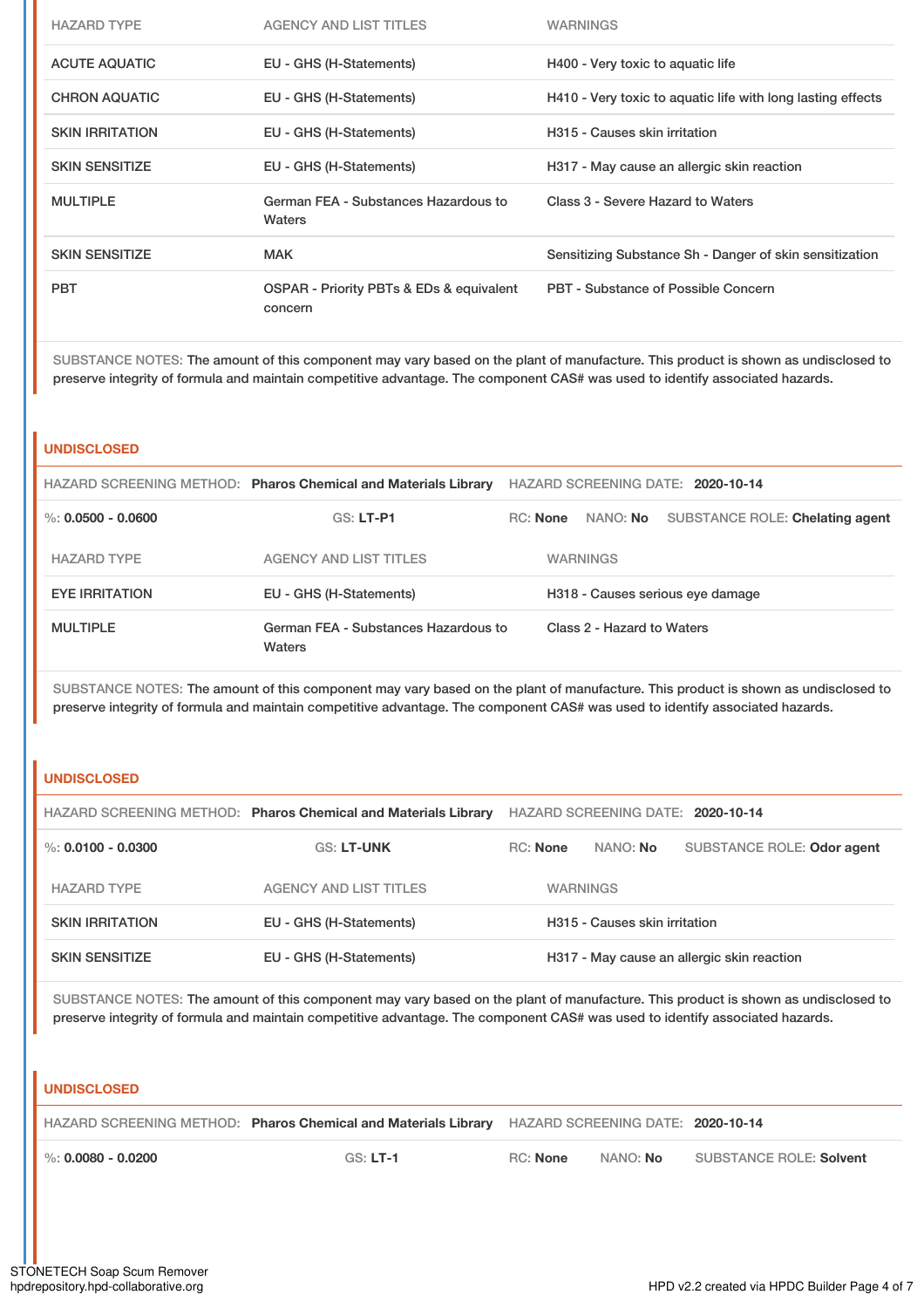| <b>HAZARD TYPE</b> | AGENCY AND LIST TITLES | <b>WARNINGS</b>                            |
|--------------------|------------------------|--------------------------------------------|
| <b>CANCER</b>      | <b>IARC</b>            | Group 2b - Possibly carcinogenic to humans |
| <b>CANCER</b>      | CA EPA - Prop 65       | Carcinogen                                 |

SUBSTANCE NOTES: The amount of this component may vary based on the plant of manufacture. This product is shown as undisclosed to preserve integrity of formula and maintain competitive advantage. The component CAS# was used to identify associated hazards.

#### **UNDISCLOSED**

|                            | HAZARD SCREENING METHOD: Pharos Chemical and Materials Library | HAZARD SCREENING DATE: 2020-10-14              |  |                               |  |
|----------------------------|----------------------------------------------------------------|------------------------------------------------|--|-------------------------------|--|
| %: $0.0020 - 0.0050$       | $GS: LT-PI$                                                    | <b>RC:</b> None<br>NANO: No                    |  | <b>SUBSTANCE ROLE: Buffer</b> |  |
| <b>HAZARD TYPE</b>         | AGENCY AND LIST TITLES                                         | <b>WARNINGS</b>                                |  |                               |  |
| <b>SKIN IRRITATION</b>     | EU - GHS (H-Statements)                                        | H314 - Causes severe skin burns and eye damage |  |                               |  |
| PHYSICAL HAZARD (REACTIVE) | GHS - Korea                                                    | H <sub>290</sub> - May be corrosive to metals  |  |                               |  |

SUBSTANCE NOTES: The amount of this component may vary based on the plant of manufacture. This product is shown as undisclosed to preserve integrity of formula and maintain competitive advantage. The component CAS# was used to identify associated hazards.

#### **UNDISCLOSED**

|                       | HAZARD SCREENING METHOD: Pharos Chemical and Materials Library | HAZARD SCREENING DATE: 2020-10-14    |  |                            |                                 |  |
|-----------------------|----------------------------------------------------------------|--------------------------------------|--|----------------------------|---------------------------------|--|
| %: $0.0010 - 0.0100$  | $GS:$ BM-2                                                     | RC: None                             |  | NANO: <b>No</b>            | SUBSTANCE ROLE: Chelating agent |  |
| <b>HAZARD TYPE</b>    | <b>AGENCY AND LIST TITLES</b>                                  |                                      |  | <b>WARNINGS</b>            |                                 |  |
| <b>EYE IRRITATION</b> | EU - GHS (H-Statements)                                        | H319 - Causes serious eye irritation |  |                            |                                 |  |
| <b>CANCER</b>         | EU - GHS (H-Statements)                                        | H351 - Suspected of causing cancer   |  |                            |                                 |  |
| <b>MULTIPLE</b>       | German FEA - Substances Hazardous to<br>Waters                 |                                      |  | Class 2 - Hazard to Waters |                                 |  |

SUBSTANCE NOTES: The amount of this component may vary based on the plant of manufacture. This product is shown as undisclosed to preserve integrity of formula and maintain competitive advantage. The component CAS# was used to identify associated hazards.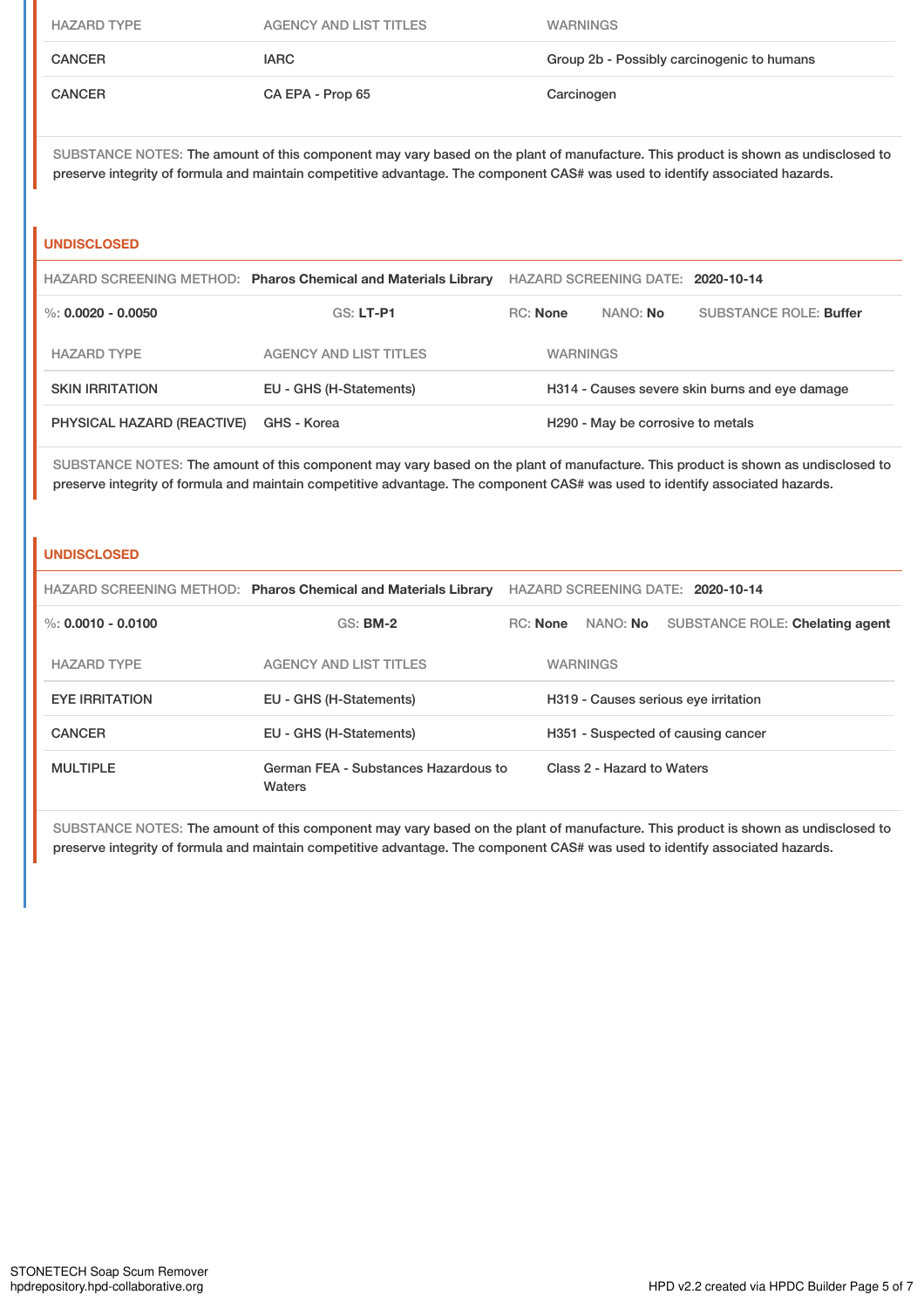This section lists applicable certification and standards compliance information for VOC emissions and VOC content. Other types of health or *environmental performance testing or certifications completed for the product may be provided.*

| <b>VOC EMISSIONS</b>                                                                                                                                                                                            | N/A                                                      |                                    |
|-----------------------------------------------------------------------------------------------------------------------------------------------------------------------------------------------------------------|----------------------------------------------------------|------------------------------------|
| CERTIFYING PARTY: Self-declared<br>APPLICABLE FACILITIES: Applies to All Facilities.<br><b>CERTIFICATE URL:</b>                                                                                                 | <b>ISSUE DATE: 2020-10-</b><br><b>EXPIRY DATE:</b><br>14 | <b>CERTIFIER OR LAB: LATICRETE</b> |
| CERTIFICATION AND COMPLIANCE NOTES: STONETECH® Soap Scum Remover has not been tested for VOC emissions.                                                                                                         |                                                          |                                    |
| <b>VOC CONTENT</b>                                                                                                                                                                                              | TDS 251 "Low VOC LATICRETE® Products"                    |                                    |
| CERTIFYING PARTY: Self-declared<br>APPLICABLE FACILITIES: Applies to All Facilities.<br><b>CERTIFICATE URL:</b><br>https://www.laticrete.com/~/media/support-and-<br>downloads/technical-datasheets/tds251.ashx | <b>ISSUE DATE: 2020-10-</b><br><b>EXPIRY DATE:</b><br>13 | <b>CERTIFIER OR LAB: LATICRETE</b> |
| CERTIFICATION AND COMPLIANCE NOTES: There are no guidelines for maximum VOC content for cleaners in LEED v4.1. Please take note of the                                                                          |                                                          |                                    |

# **Section 4: Accessories**

This section lists related products or materials that the manufacturer requires or recommends for installation (such as adhesives or fasteners), maintenance, cleaning, or operations. For information relating to the contents of these related products, refer to their applicable Health Product *Declarations, if available.*

No accessories are required for this product.

# **Section 5: General Notes**

STONETECH® Soap Scum Remover meets the Living Building Challenge v4.0 requirement that the product does not contain any of the Red Listed Materials or Chemicals. Specifically, STONETECH Soap Scum Remover does not contain the following: Antimicrobials (marketed with a health claim) •Alkylphenols and related compounds •Asbestos •Bisphenol A (BPA) and structural analogues •California Banned Solvents •Chlorinated Polymers, including Chlorinated polyethylene (CPE), Chlorinated Polyvinyl Chloride (CPVC), Chloroprene (neoprene monomer), Chlorosulfonated polyethylene (CSPE), Polyvinylidiene chloride (PVDC), and Polyvinyl Chloride (PVC) •Chlorobenzenes •Chlorofluorocarbons (CFCs) & Hydrochlorofluorocarbons (HCFCs) •Formaldehyde (added) • Monomeric, polymeric and organo-phosphate halogenated flame retardants (HFRs) •Organotin Compounds •Perfluorinated Compounds (PFCs) •Phthalates (orthophthalates) •Polychlorinated Biphenyls (PCBs) •Polycyclic Aromatic Hydrocarbons (PAH) •Short-Chain and Medium-Chain Chlorinated Paraffins •Toxic Heavy Metals - Arsenic, Cadmium, Chromium, Lead (added), and Mercury •Wood treatments containing Creosote, Arsenic or Pentachlorophenol. See Section 1 for Volatile Organic Compounds (VOC) (wet applied products) information. Consumer product VOC is 0.00%.